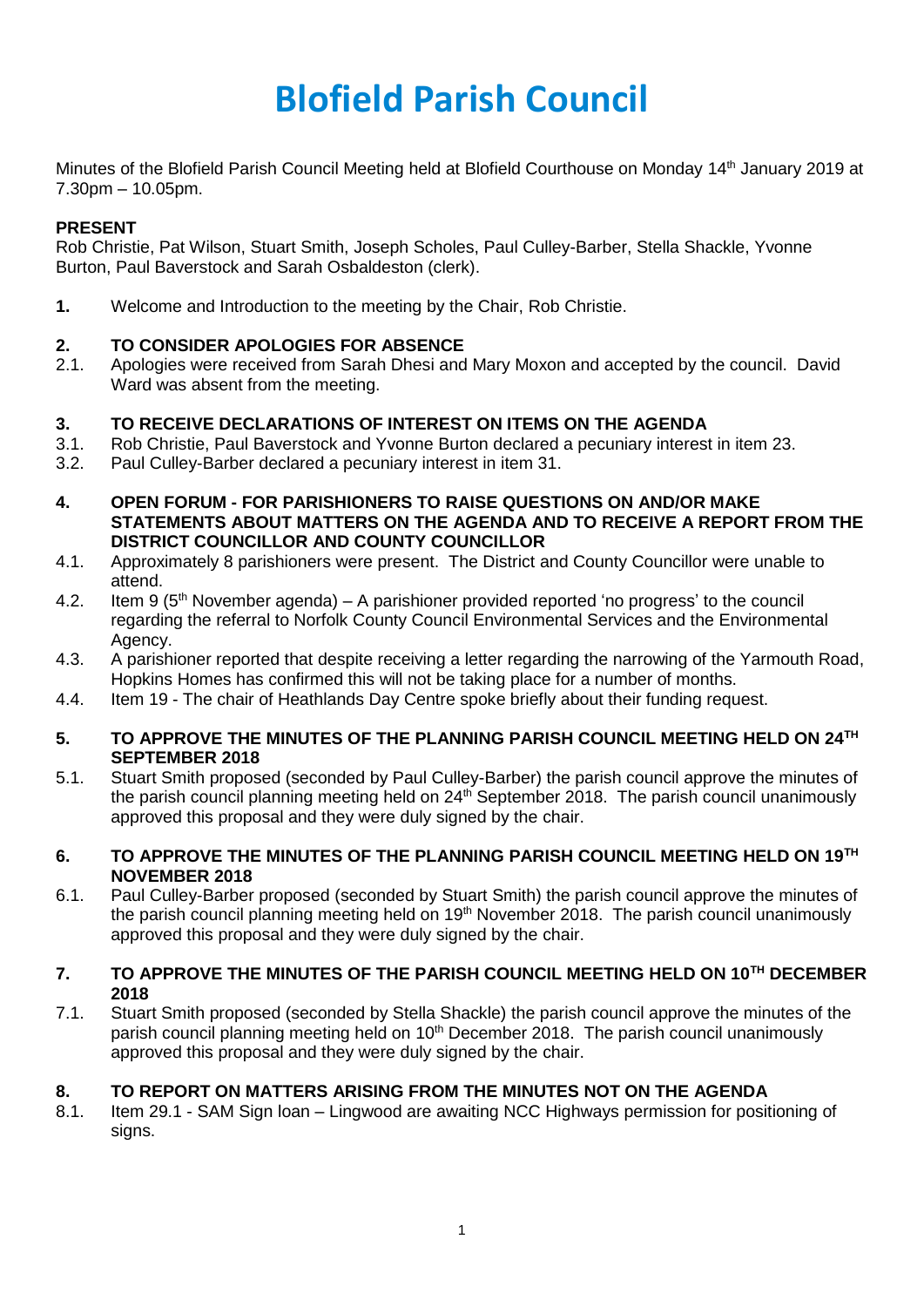# **9. TO RECEIVE ANY PLANNING UPDATES**

9.1. 20170157 – Red House, Shackle Lane, Blofield, NR13 4DP – The planning inspectorate has dismissed the appeal regarding the new fence to the front boundary facing road. Clerk (ME) to monitor this through the Broadland District Council planning enforcement team.

#### **10. TO CONSIDER COUNCIL FEEDBACK ON PLANNING APPLICATIONS RECEIVED FROM BROADLAND DISTRICT COUNCIL**

- 10.1. Application: 20181987 To enclose current open porch with UPVC double glazing, panels and door. Existing property front door will be left in situ Location: 3 Laburnum Drive, Blofield, NR13 4RF *The council had no comments on the application*
- 10.2. Application: 20182037 Detached garage to rear Location: Lucky Strike, 5 Mill Road, Blofield Heath, NR13 4QJ *The council had no comments on the application*
- **11. TO CONSIDER FEEDBACK ON ANY PLANNING APPLICATIONS RECEIVED SUBSEQUENT TO THE PUBLICATION OF THIS AGENDA**
- 11.1. None received.

#### **12. TO RECEIVE AN UPDATE ON THE HOPKINS HOMES YARMOUTH ROAD AND PUBLIC FOOTPATH CONCERNS**

- 12.1. The council were dissatisfied with the Norfolk County Council response regarding the public right of way. Paul Culley-Barber proposed (seconded by Stella Shackle) the council contact Hopkins Homes raising concerns regarding this right of way exiting onto the A47 and requesting a risk assessment. Clerk (SO) to action.
- 12.2. The council are unhappy with the Norfolk County Council (NCC) response regarding the Yarmouth Road treatment. The council agreed to go back to NCC and request a meeting with them/the developer regarding the changes. Clerk (SO) to action.

#### **13. TO NOTE THE UPDATED PROJECT PRIORITISATION POLICY AND AGREE ANY NECESSARY ACTIONS**

- 13.1. The council unanimously resolved to approve the updated project prioritisation policy. Clerk (ME) to add to the website.
- 13.2. The council agreed to seek guidance on developing projects further it would be useful to speak to Sally Hoare (Community Infrastructure Co-ordinator) at Broadland District Council and Rachel Leggett (Neighbourhood Planning Consultant) for advice and guidance. Clerks (SO&ME) to take forward and report back.

# **14. TO APPROVE INVOICES FOR PAYMENT**

- 14.1. Stuart Smith proposed the council approve (seconded by Joseph Scholes) all payments totalling £4090.29 (see Appendix 1). The council unanimously approved this proposal. Clerk (SO) to issue cheques.
- 14.2. Receipts from 3<sup>rd</sup> November 2018 3rd December 2018 totalling £23.25 were noted (see Appendix 2).
- 14.3. The Council noted the total bank balance at the 4th January 2019 as £371,669.21 (see Appendix 3); of which £300,326.66 is Community Infrastructure Funds.

#### **15. TO CONSIDER WHETHER TO MAKE AN INSURANCE CLAIM FOR THE BUS SHELTER DAMAGE**

15.1. Following a detailed discussion Rob Christie proposed (seconded by Joseph Scholes) the council do not claim on the insurance for the bus shelter glass damage. The council resolved to approve this proposal For  $-6$ , against  $-0$ , abstention  $-1$ .

*Agenda item 19 was discussed here*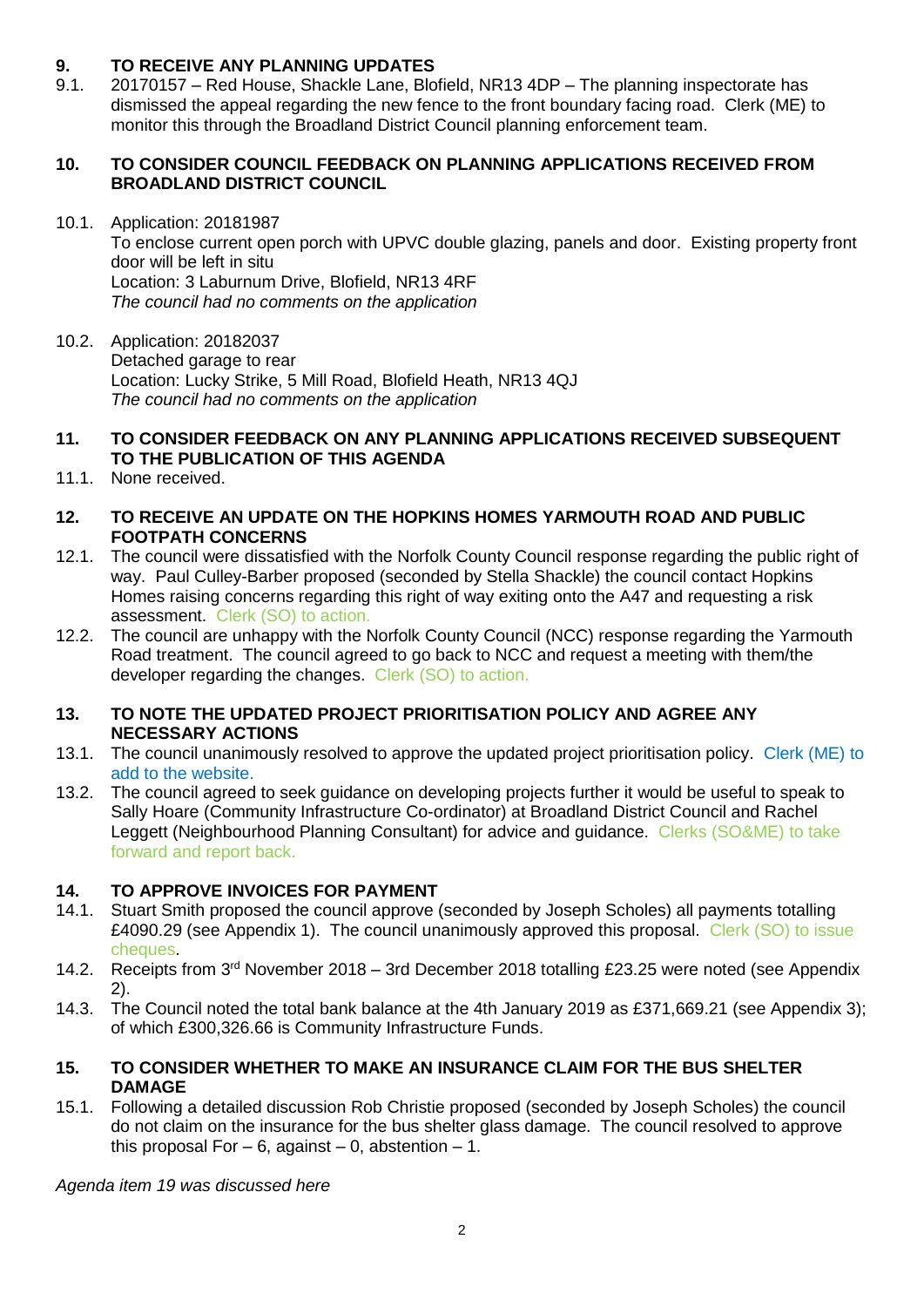# **16. TO RECEIVE AN UPDATE REPORT ON CURRENT PROJECTS AND AGREE ANY NECESSARY ACTIONS**

- 16.1. Woodbastwick Road Trod no progress to date, Paul Culley-Barber to chase.
- 16.2. Churchyard footpath Yvonne Burton has arranged a meeting with the community payback scheme at the beginning of February. Yvonne Burton to discuss slightly deeper cutting into the ground around the new churchyard gate to reduce damage from leaves/ mud etc. Yvonne to establish costs of the footpath materials required. Clerk (SO) to discuss with the Parochial Church Council regular cleaning of the churchyard gates.

#### **17. TO RECEIVE AN UPDATE ON THE PURCHASE OF MEADOW LAND, AGREE PLANNING PROCESS, TERMS OF AGREEMENT WITH BDC AND AGREE ANY NECESSARY ACTIONS**

- 17.1. Rob Christie provided an update on the land purchase. Broadland District Council (BDC) are working with the solicitor ono the detail of the purchase. An ecological and boundary report is being commissioned.
- 17.2. Birketts solicitors are acting on behalf of the parish council and being instructed and paid for by BDC.
- 17.3. A memorandum of understanding has been prepared between BDC and the parish council.
- 17.4. Joseph Scholes proposed (seconded by Stella Shackle) the council authorize Sarah Osbaldeston; the Responsible Finance Officer and Clerk, to sign the memorandum of understand on behalf of the council. The council unanimously resolved to approve this proposal. Clerk (SO) to action.
- 17.5. Joseph Scholes proposed (seconded by Stella Shackle) the council authorize Sarah Osbaldeston; the Responsible Finance Officer and Clerk, to sign all other legal documents regarding this land purchase on behalf of the council. The council unanimously resolved to approve this proposal.
- 17.6. Paul Culley-Barber proposed (seconded by Joseph Scholes) the council agree they are happy to proceed with the purchase of the of the meadow land before obtaining change of use planning permission. The Council resolved to approve this proposal.

# **18. TO RECEIVE AN UPDATE ON THE TOWN PIT**

18.1. Sarah Osbaldeston reported that some work is required on the town pit this year. BADCOG are prepared to take on this work for the council for a small donation.

# **19. TO CONSIDER A FUNDING REQUEST FROM HEATHLANDS DAY CENTRE FOR NEW CHAIRS**

19.1. Heathlands day centre chairs are in desperate need of replacement. They require 40 new chairs. Following a brief discussion Yvonne Burton proposed (seconded by Joseph Scholes) the council donate circa £1000 and purchase 25 new chairs and the moving trolley for the group. The council unanimously resolved to approve this proposal. Clerk (SO) to organise the purchase.

#### **20. TO NOTE RECEIPT OF THE REVISED MARGARET HARKER HALL (MHH) SURVEY AND AGREE ANY NECESSARY ACTIONS**

- 20.1. Rob Christie read the final summary paragraph from the MHH Survey to the council….
- 20.2. 'To summarise, Margaret Harker Hall is in a good overall structural condition, in need of only minor repairs to the external masonry where the building has succumbed to the effects of weathering due to its age. To extend the life of the building for as long as possible, resistance to the effects of weather and damp should be maintained through suitable repairs, with a program of ongoing maintenance moving into the future. Based on repairs and maintenance taking place with no supervening events, one could expect the building to remain in service in excess of 60 years, i.e. a typical life expectancy for a building based on modern day standards.'
- 20.3. Sarah Dhesi and Joseph Scholes will be meeting with members of the new management committee on the 8<sup>th</sup> February to discuss this report and their site development plans.
- 20.4. The council were pleased to read the survey. The council requested the MHH Management committee prepare and plan a maintenance plan, including timescales and costs for addressing the arrears of building maintenance (detailed on page 11-12 of the survey report). Clerk (SO) to the MHH committee.

#### **21. TO RECEIVE AN UPDATE FROM THE MARGARET HARKER HALL MEETING AND RECEIVE A QUARTERLY UPDATE**

21.1. The council reviewed the detail in Sarah Dhesi's report.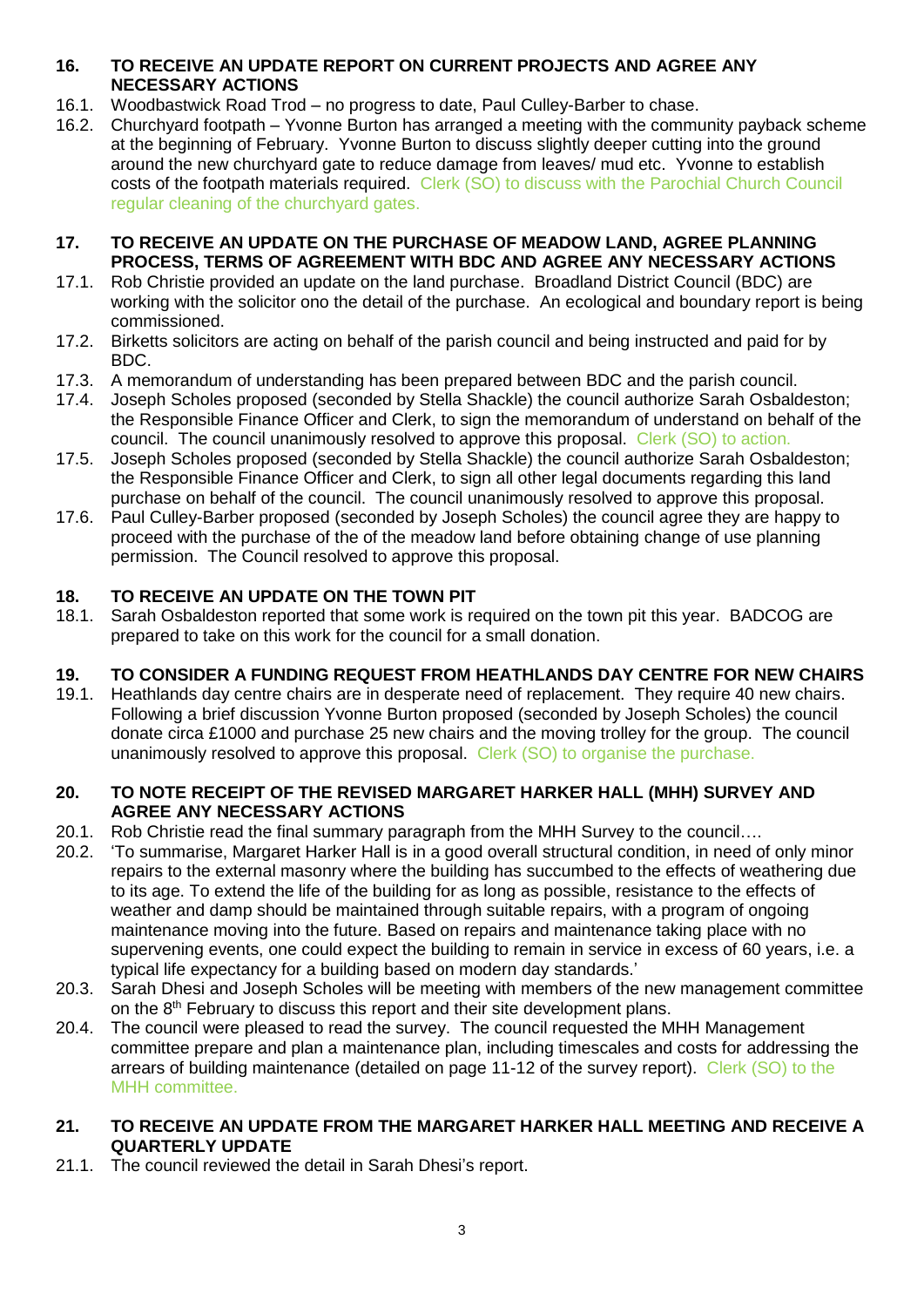## **22. TO RECEIVE AN UPDATE REGARDING HEATHLANDS COMMUNITY CENTRE PROJECT AND CONSIDER A FUNDING REQUEST**

- 22.1. Stuart Smith provided a detailed report on the Heathlands Community Centre project and the current position. He reported that the Big Lottery Fund has agreed a grant of £185,646 and an additional 10% (£18,500) if heathlands can close the final small funding gap of £13,628. Time is of the essence as the current contractor tender expires on the  $2<sup>nd</sup>$  February 2019 and would be likely to increase if a re-tendering process is required; increasing the shortfall.
- 22.2. Stuart Smith proposed (seconded by Paul Culley-Barber) the council commit to funding up to £13,628 of CIL funds to the Heathlands project. The council unanimously resolved to approve this proposal.
- 22.3. This is against the agreed guidance in the council project prioritisation policy but the council felt that an exception could be made for this sum given the critical requirement in order that the project can proceed.

# **23. TO RECEIVE UN UPDATE FROM THE ALLOTMENT WORKING PARTY MEETING AND AGREE ANY NECESSARY ACTIONS**

- 23.1. The council reviewed Sarah Dhesi's allotment working party report in detail.
- 23.2. The council considered the funding request for £110 for pipe work and connectors to improve the water supply to the second phase of allotments. Stuart Smith proposed (seconded by Stella Shackle) the council approve this proposal and the council unanimously agreed. Those councillors with a pecuniary interest in this matter did not take part in the vote.

# **24. TO CONSIDER QUOTATIONS FROM ALTERNATIVE PEST CONTROL COMPANIES**

24.1. The council reviewed the quotations for different pest control suppliers and Stuart Smith proposed (seconded by Stella Shackle) the council move to a new provider with an annual cost of £390, a significant saving on the current costs. The council unanimously approved this proposal. Those councillors with a pecuniary interest in this matter did not take part in the vote. Clerk (ME) to liaise with Sarah Dhesi regarding the detail.

# **25. TO RECEIVE A GOOD NEIGHBOURHOOD SCHEME UPDATE**

25.1. Yvonne Burton and Pat Wilson reported that there have been 245 new requests over the last 12 month period, with an average of 20 duties per week. 800 requests have been dealt with over the whole year. Most requests are transport to appointments, befriending and sitting in to release carers. Poppy's Café transport was a regular requirement but as this group has closed this is not currently needed. The Scheme need more Blofield volunteers. Clerk (ME) to promote the group and need for volunteers on the website and facebook.

# **26. TO NOTE ANY CORRESPONDENCE RECEIVED**

- 26.1. A parishioner has raised concerns regarding speeding on the Yarmouth Road and requested a permanent speed sign. Paul Culley-Barber to inform the parishioner that NCC highways believe that moving SAM signs are more effective.
- 26.2. Bus services 292,293, 294 operated by our bus have been withdrawn.
- 26.3. Clerk (SO) to organise a thank you card for Sarah Russen for all her hard work at the Margaret Harker Hall.
- 26.4. The Margaret Harker Hall has informed the council that they have been successful in obtaining a grant from The Geoffrey Watling Charity for £2500 towards the toilet refurbishment project.
- 26.5. Broadland District Council has amended their public spaces protection order for dog fouling to remove the exclusions such as woodland, heat and highways subject to a speed restriction above 40mph.
- 26.6. Acle community gym are a self-funding group run from Acle Recreation Centre; set up with equipment funded from Broadland District Council. Clerk (ME) to advertise on the council website.
- 26.7. Paul Culley-Barber informed the council that the school is receiving complaints about thoughtless parental parking again.

# **27. OTHER REPORTS AND ITEMS FOR THE NEXT AGENDA**

27.1. None

# **28. TO NOTE THE DATE OF THE NEXT PARISH COUNCIL MEETING**

28.1. Monday  $11^{th}$  February 2019 at 7:30pm at the Courthouse